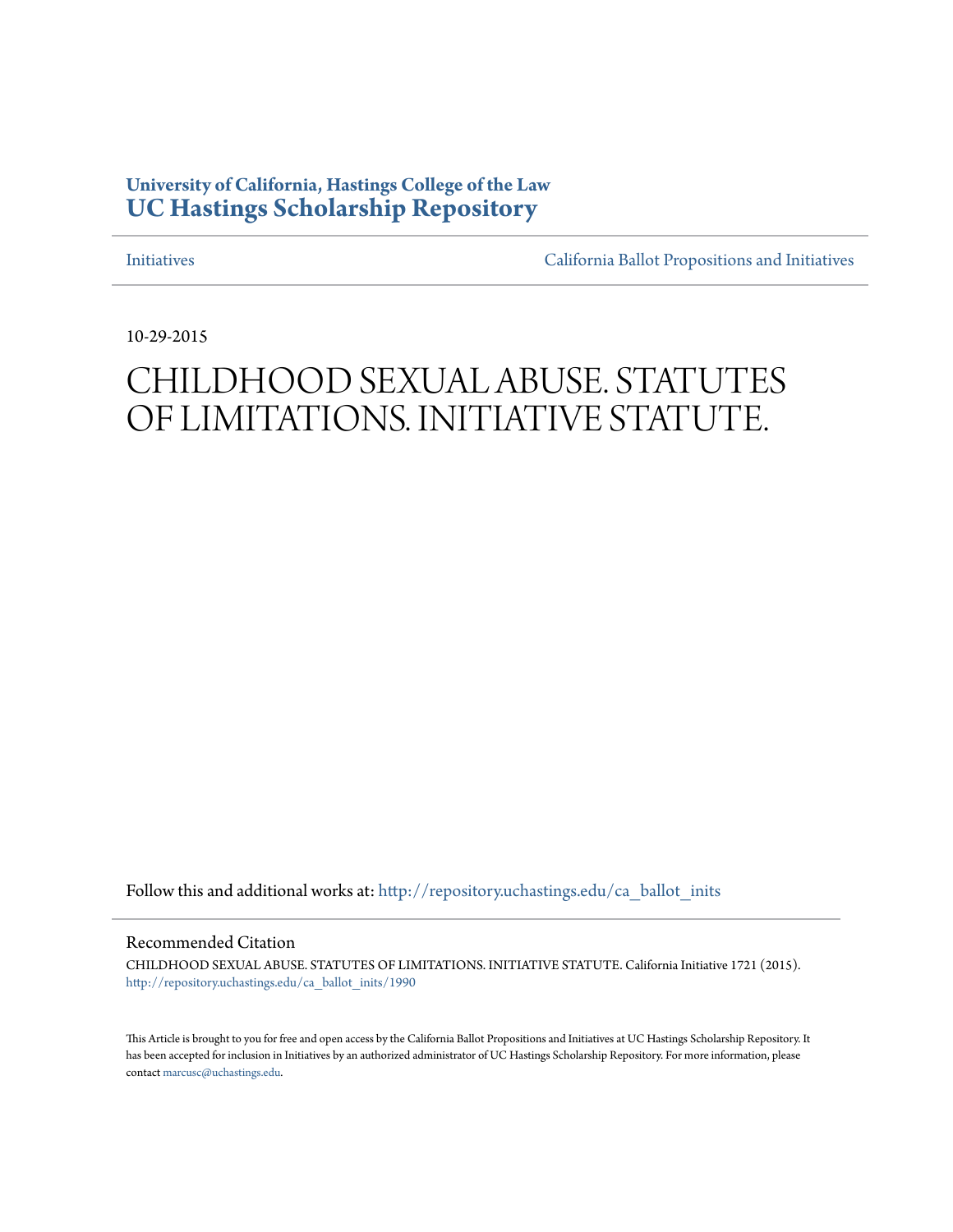To Whom It May Concern,

My name is William Lynch. I am submitting ballot measure language prepared by the Office of Legislative Council to your office for Title and Summary.

í

Enclosed is my business card. Please contact me with any questions you may have.

Sincerely,

Illen Synde

..

William Lynch will@riseaboveabuse.org 415-307-6004

SEP 0 3 2015

INITIATIVE COORDINATOR ATTORNEY GENERAL'S OFFICE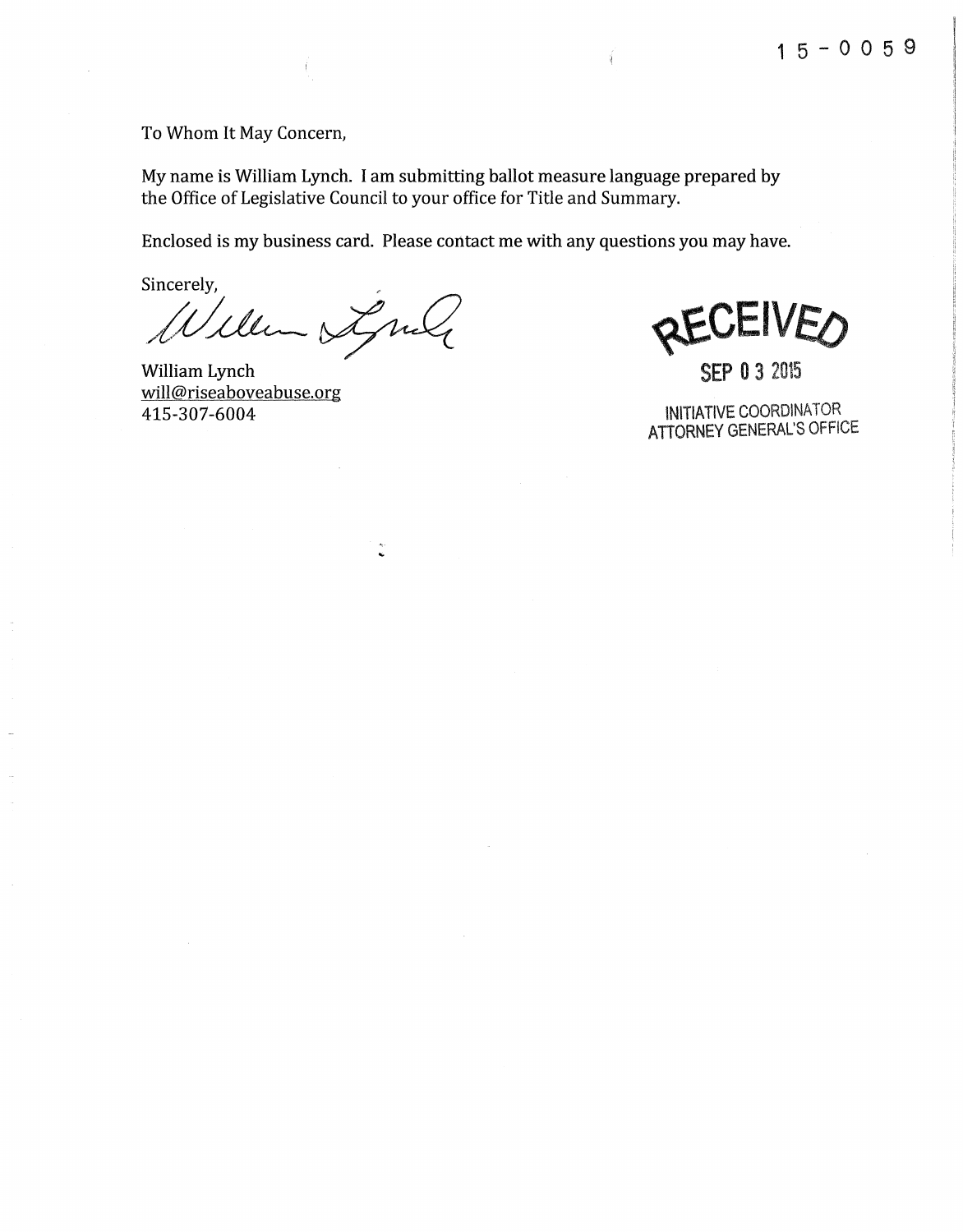# 12-point Boldface INITIATIVE MEASURE TO BE SUBMITTED DIRECTLY TO THE VOTERS

Type

The Attorney General of California has prepared the following circulating title and summary of the chief purpose and points of the proposed measure:

(Here set forth the unique numeric identifier provided by the Attorney General and circulating title and summary prepared by the Attorney General. Both the Attorney General's unique numeric identifier and the circulating title and summary must also be printed across the top of each page of the petition whereon signatures are to appear.)

TO THE HONORABLE SECRETARY OF STATE OF CALIFORNIA Type: Roman Boldface not smaller than 12-point

> We, the undersigned, registered, qualified voters of California, residents of County (or City and County), hereby propose amendments to the Code of Civil Procedure and the Penal Code, relating to the statute of limitations for childhood sexual abuse actions, and petition the Secretary of State to submit the same to the voters of California for their adoption or rejection at the next succeeding general election or at any special statewide election held prior to that general election or as otherwise provided by law. The proposed statutory amendments read as follows: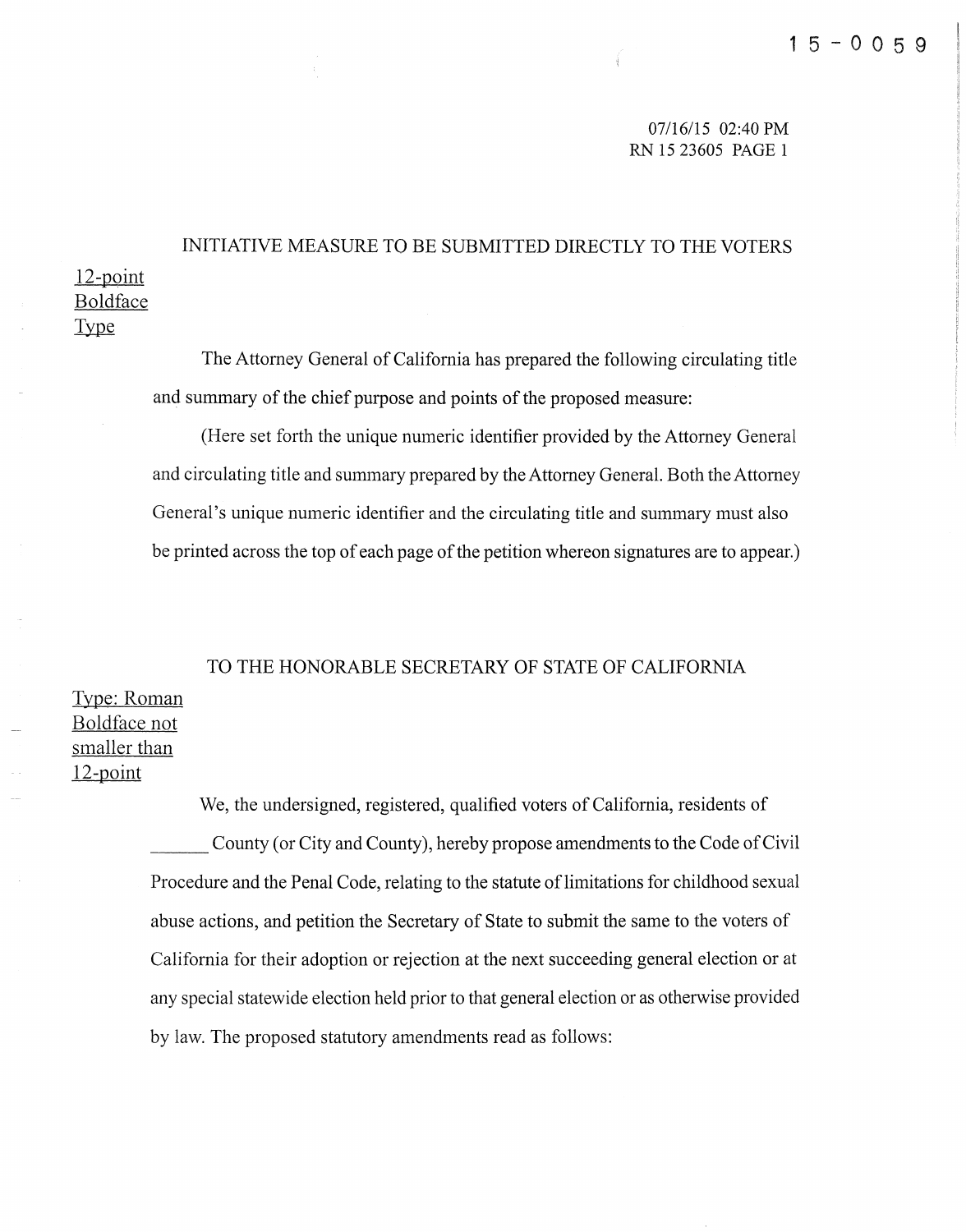An act to amend Section 340.1 of, and to add Section 340.1a to, the Code of Civil Procedure, and to amend Section 801.1 of the Penal Code, relating to statutes of limitations.

SECTION 1. Section 340.1 of the Code of Civil Procedure is amended to read:

340 .1. (a) In an action for recovery of damages suffered as a result of childhood sexual abuse, the time for commencement of the action shall be within eight years of the date the plaintiff attains the age of majority or within three years of the date the plaintiff discovers or reasonably should have discovered that psychological injury or illness occurring after the age of majority was caused by the sexual abuse, whichever period expires later, for any of the following actions:

( 1) An action against any person for committing an act of childhood sexual abuse.

(2) An action for liability against any person or entity who owed a duty of care to the plaintiff, where a wrongful or negligent act by that person or entity was a legal cause of the childhood sexual abuse which resulted in the injury to the plaintiff.

(3) An action for liability against any person or entity where an intentional act by that person or entity was a legal cause of the childhood sexual abuse which resulted in the injury to the plaintiff.

(b) (1) No action described in paragraph (2) or (3) of subdivision (a) may be commenced on or after the plaintiff's 26th birthday.

(2) This subdivision does not apply if the person or entity knew or had reason to know, or was otherwise on notice, of any unlawful sexual conduct by an employee, vohmteer, representative, or agent, and failed to take reasonable steps, and to implement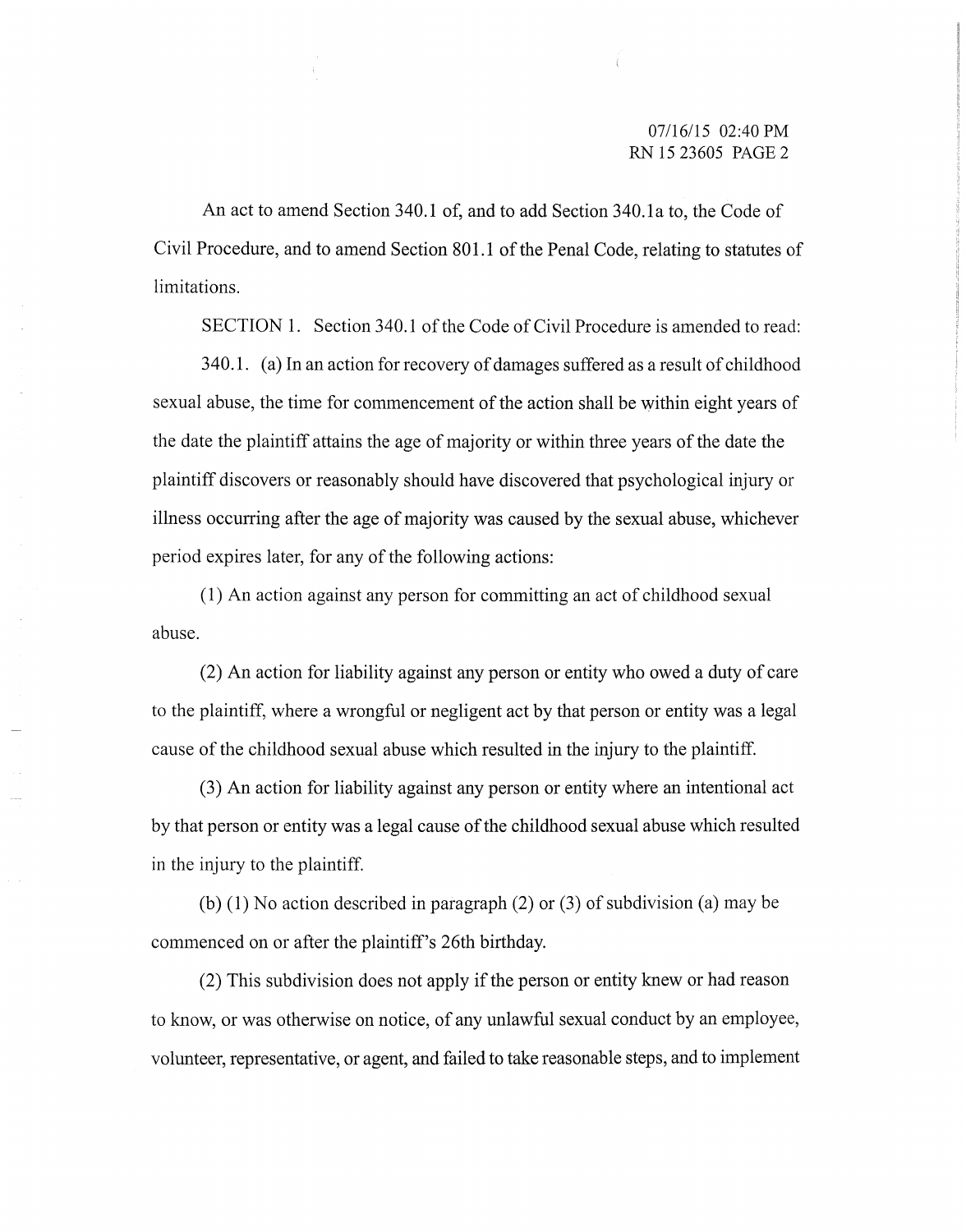reasonable safeguards, to avoid acts of unlawful sexual conduct in the future by that person, including, but not limited to, preventing or avoiding placement of that person in a function or environment in which contact with children is an inherent part of that function or environment. For purposes of this subdivision, providing or requiring counseling is not sufficient, in and of itself, to constitute a reasonable step or reasonable safeguard.

 $\hat{L}$ 

(c) Notwithstanding any other provision of law, any claim for damages described in paragraph (2) or (3) of subdivision (a) that is permitted to be filed pursuant to paragraph (2) of subdivision (b) that would otherwise be barred as of January 1, 2003, solely because the applicable statute of limitations has or had expired, is revived, and, in that case, a cause of action may be commenced within one year of January 1, 2003. Nothing in this subdivision shall be construed to alter the applicable statute of limitations period of an action that is not time barred as of January 1, 2003.

(d) Subdivision (c) does not apply to either of the following:

( 1) Any claim that has been litigated to finality on the merits in any court of . competent jurisdiction prior to January 1, 2003. Termination of a prior action on the basis of the statute of limitations does not constitute a claim that has been litigated to finality on the merits.

(2) Any written, compromised settlement agreement which has been entered into between a plaintiff and a defendant where the plaintiff was represented by an attorney who was admitted to practice law in this state at the time of the settlement, and the plaintiff signed the agreement.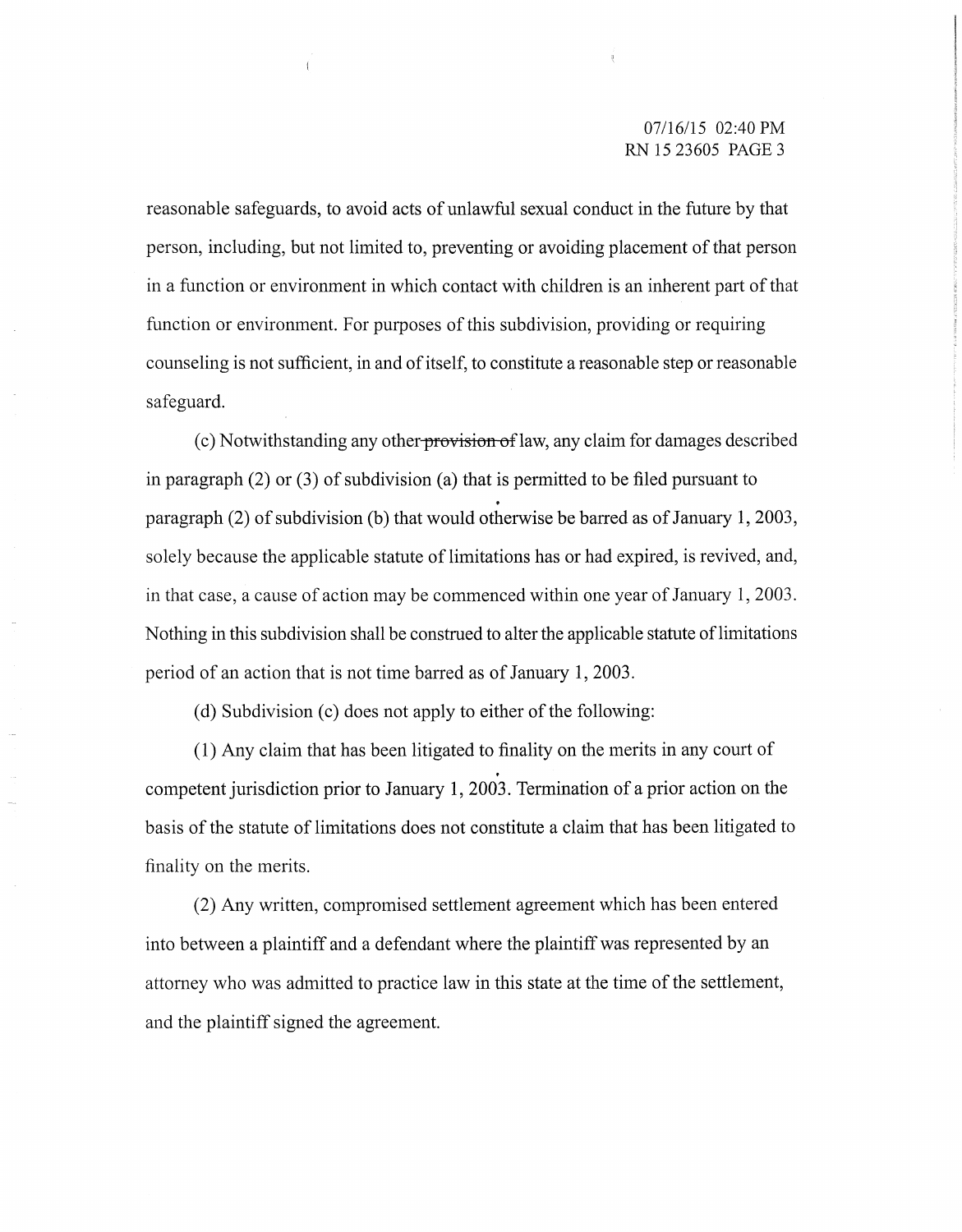(e) "Childhood sexual abuse" as used in this section includes any act committed against the plaintiff that occurred when the plaintiff was under the age of 18 years and that would have been proscribed by Section 266j of the Penal Code; Section 285 of the Penal Code; paragraph (1) or (2) of subdivision (b), or of subdivision (c), of Section 286 of the Penal Code; subdivision (a) or (b) of Section 288 of the Penal Code; paragraph (1) or (2) of subdivision (b), or of subdivision (c), of Section 288a of the Penal Code; subdivision (h), (i), or (j) of Section 289 of the Penal Code; Section 647.6 of the Penal Code; or any prior laws of this state of similar effect at the time the act was committed. Nothing in this subdivision limits the availability of causes of action permitted under subdivision (a), including causes of action against persons or entities other than the alleged perpetrator of the abuse.

 $\left\langle \right\rangle$ 

(f) Nothing in this This section shall not be construed to alter the otherwise applicable burden of proof, as defined in Section 115 of the Evidence Code, that a plaintiff has in a civil action subject to this section.

(g) Every plaintiff 26 years of age or older at the time the action is filed shall file certificates of merit as specified in subdivision (h).

(h) Certificates of merit shall be executed by the attorney for the plaintiff and by a licensed mental health practitioner selected by the plaintiff declaring, respectively, as follows, setting forth the facts which support the declaration:

( 1) That the attorney has reviewed the facts of the case, that the attorney has consulted with at least one mental health practitioner who is licensed to practice and practices in this state and who the attorney reasonably believes is knowledgeable of the relevant facts and issues involved in the particular action, and that the attorney has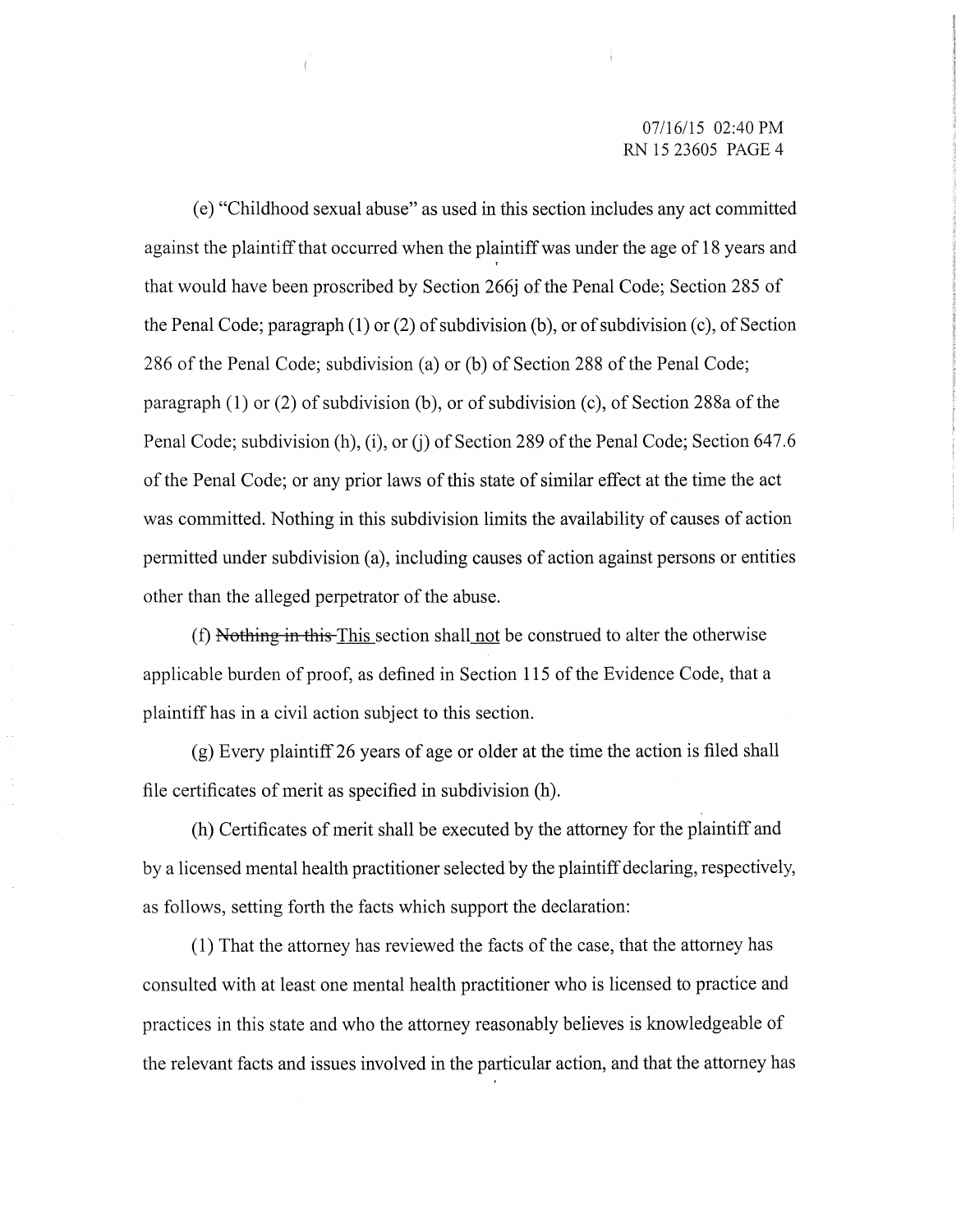concluded on the basis of that review and consultation that there is reasonable and meritorious cause for the filing of the action. The person consulted-may shall not be a party to the litigation.

(2) That the mental health practitioner consulted is licensed to practice and practices in this state and is not a party to the action, that the practitioner is not treating and has not treated the plaintiff, and that the practitioner has interviewed the plaintiff and is knowledgeable of the relevant facts and issues involved in the particular action, and has concluded, on the basis of his or her knowledge of the facts and issues, that in his or her professional opinion there is a reasonable basis to believe that the plaintiff had been subject to childhood sexual abuse.

(3) That the attorney was unable to obtain the consultation required by paragraph ( 1) because a statute of limitations would impair the action and that the certificates required by paragraphs (1) and (2) could not be obtained before the impairment of the action. If a certificate is executed pursuant to this paragraph, the certificates required by paragraphs (1) and (2) shall be filed within 60 days after filing the complaint.

(i) Where If certificates are required pursuant to subdivision  $(g)$ , the attorney for the plaintiff shall execute a separate certificate of merit for each defendant named in the complaint.

(j) In- $\frac{amy}{\text{an}}$  action subject to subdivision (g),  $\frac{ma}{\text{an}}$  defendant-may shall not be served, and the duty to serve a defendant with process does not attach, until the court has reviewed the certificates of merit filed pursuant to subdivision (h) with respect to that defendant, and has found, in camera, based solely on those certificates of merit,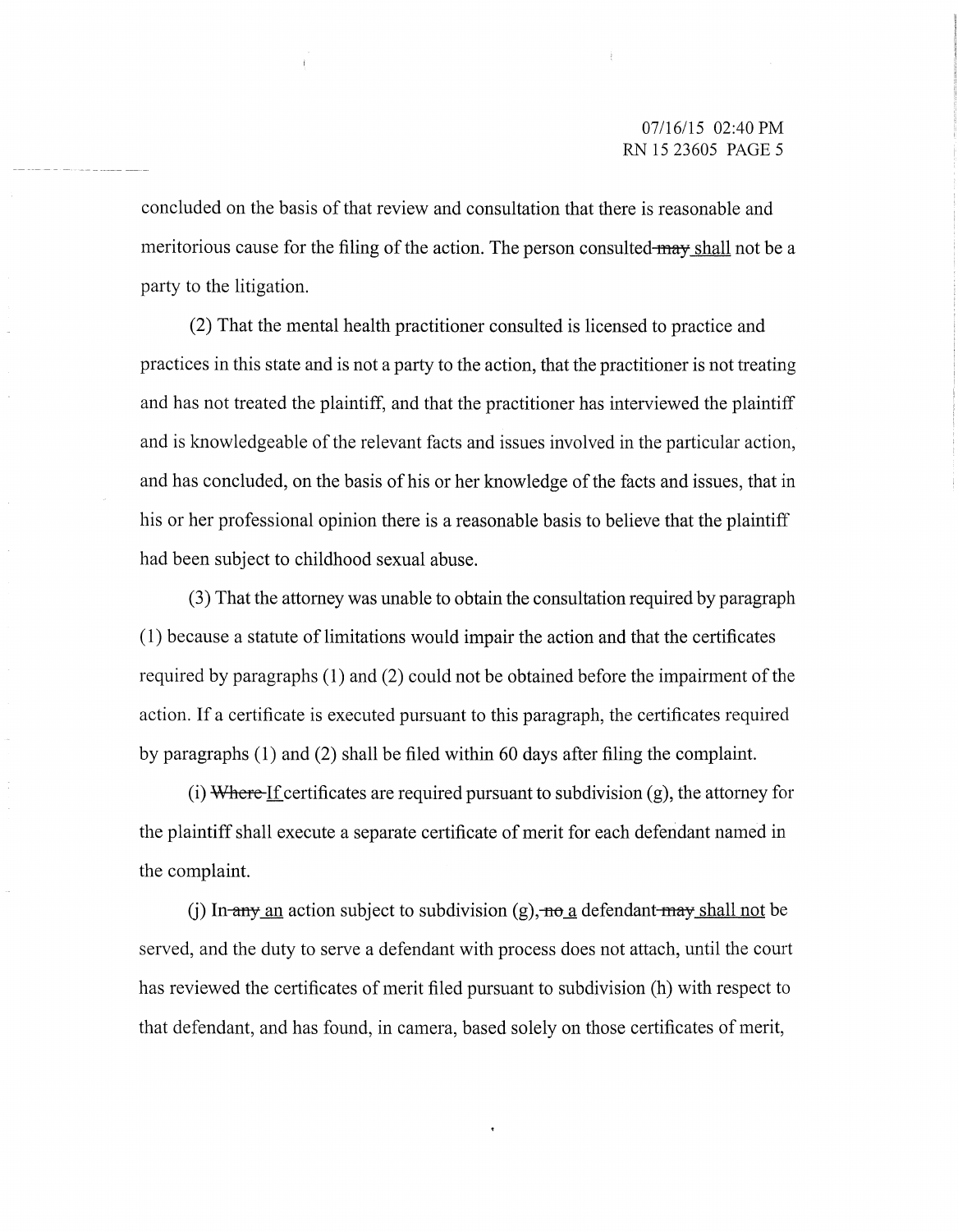that there is reasonable and meritorious cause for the filing of the action against that defendant. At that time, the duty to serve that defendant with process shall attach.

 $\overline{1}$ 

(k) A violation of this section may constitute unprofessional conduct and may be the grounds for discipline against the attorney.

 $(l)$  The failure to file certificates in accordance with this section shall be grounds for a demurrer pursuant to Section 430.10 or a motion to strike pursuant to Section 435.

(m) In-any an action subject to subdivision (g), no a defendant-may shall not be named except by "Doe" designation in any pleadings or papers filed in the action until there has been a showing of corroborative fact as to the charging allegations against that defendant.

(n) At any time after the action is filed, the plaintiff may apply to the court for permission to amend the complaint to substitute the name of the defendant or defendants for the fictitious designation, as follows:

( 1) The application shall be accompanied by a certificate of corroborative fact executed by the attorney for the plaintiff. The certificate shall declare that the attorney has discovered one or more facts corroborative of one or more of the charging allegations against a defendant or defendants, and shall set forth in clear and concise terms the nature and substance of the corroborative fact. If the corroborative fact is evidenced by the statement of a witness or the contents of a document, the certificate shall declare that the attorney has personal knowledge of the statement of the witness or of the contents of the document, and the identity and location of the witness or document shall be included in the certificate. For purposes of this section, a fact is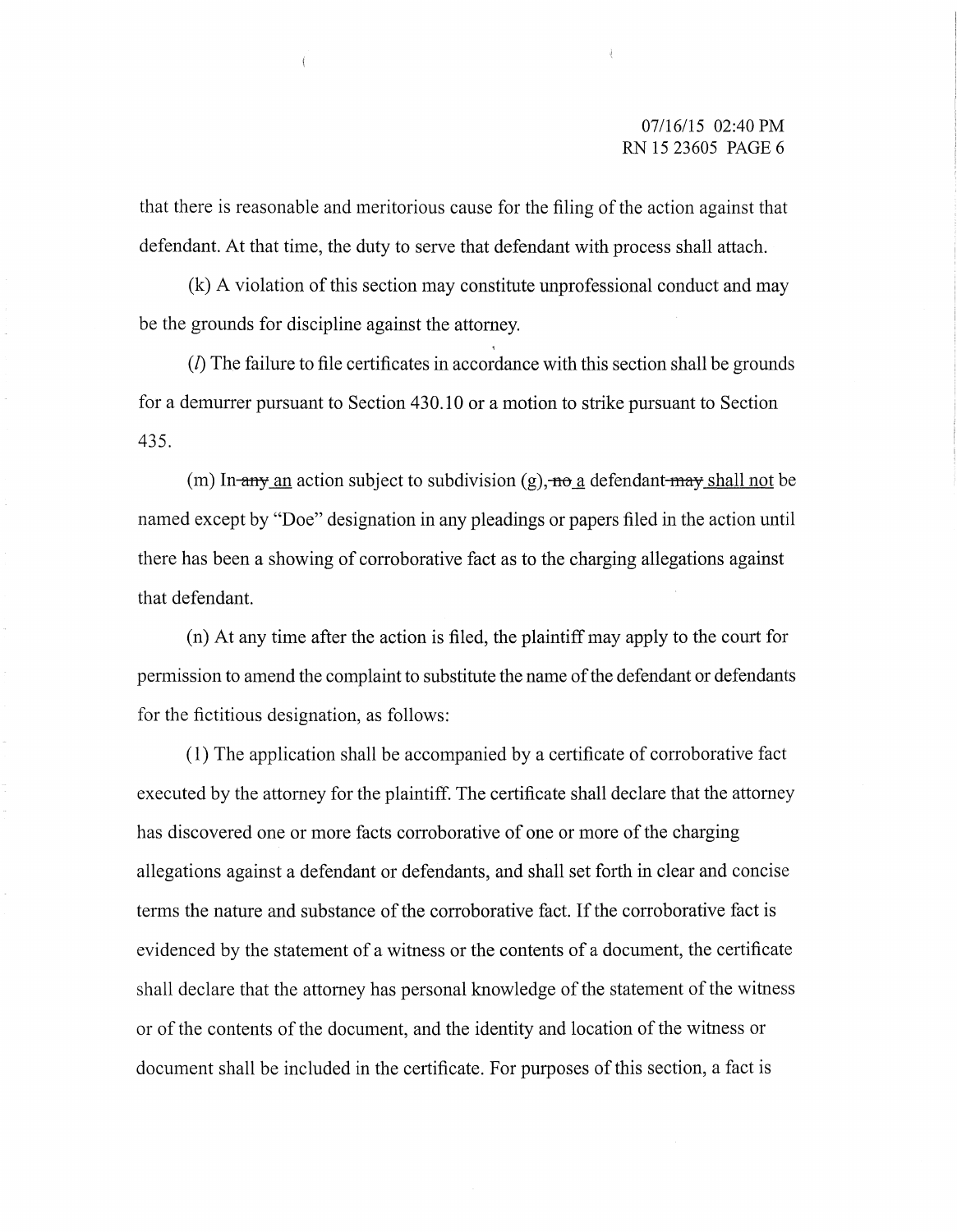corroborative of an allegation if it confinns or supports the allegation. The opinion of any mental health practitioner concerning the plaintiff shall not constitute a corroborative fact for purposes of this section.

 $(2)$  Where If the application to name a defendant is made prior to that defendant's appearance in the action, neither the application nor the certificate of corroborative fact by the attorney shall be served on the defendant or defendants, nor on any other party or their counsel of record.

(3) Where-If the application to name a defendant is made after that defendant's appearance in the action, the application shall be served on all parties and proof of service provided to the court, but the certificate of corroborative fact by the attorney shall not be served on any party or their the party's counsel of record.

( o) The court shall review the application and the certificate of corroborative fact in camera and, based solely on the certificate and any reasonable inferences to be drawn from the certificate, shall, if one or more facts corroborative of one or more of the charging allegations against a defendant has been shown, order that the complaint may be amended to substitute the name of the defendant or defendants.

(p) The court shall keep under seal and confidential from the public and all parties to the litigation, other than the plaintiff, any and all certificates of corroborative fact filed pursuant to subdivision (n).

( q) Upon the favorable conclusion of the litigation with respect to any defendant for whom a certificate of merit was filed or for whom a certificate of merit should have been filed pursuant to this section, the court may, upon the motion of a party or upon the court's own motion, verify compliance with this section by requiring the attorney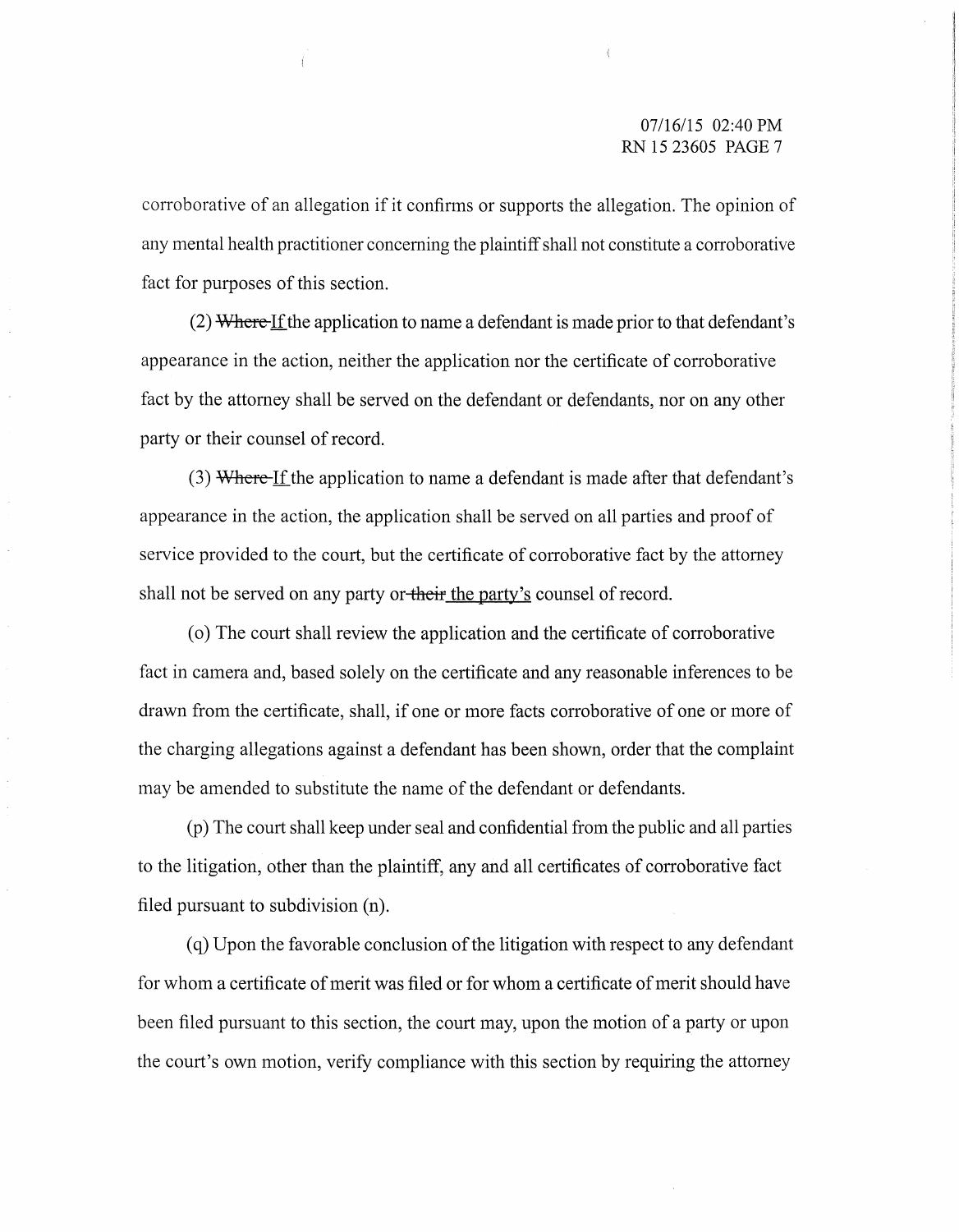for the plaintiff who was required by subdivision (h) to execute the certificate to reveal the name, address, and telephone number of the person or persons consulted with pursuant to subdivision (h) that were relied upon by the attorney in preparation of the certificate of merit. The name, address, and telephone number shall be disclosed to the trial judge in camera and in the absence of the moving party. If the court finds there has been a failure to comply with this section, the court may order a party, a party's attorney, or both, to pay any reasonable expenses, including attorney's fees, incurred by the defendant for whom a certificate of merit should have been filed.

 $\mathfrak{t}^-$ 

(r) The amendments to this section enacted at the 1990 portion of the 1989-90 Regular Session shall apply to any action commenced on or after January 1, 1991, including any action otherwise barred by the period of limitations in effect prior to January 1, 1991, thereby reviving those causes of action which had lapsed or technically expired under the law existing prior to January 1, 1991.

(s) The Legislature declares that it is the intent of the Legislature, in enacting the amendments to this section enacted at the 1994 portion of the 1993-94 Regular Session, that the express language of revival added to this section by those amendments shall apply to any action commenced on or after January 1, 1991.

(t) Nothing in the amendments to this section enacted at the 1998 portion of the 1997–98 Regular Session is intended to create a new theory of liability.

(u) The amendments to subdivision (a) of this section, enacted at the 1998 portion of the 1997-98 Regular Session, shall apply to any action commenced on or after January 1, 1999, and to any action filed prior to January 1, 1999, and still pending on that date, including any action or causes of action which would have been barred by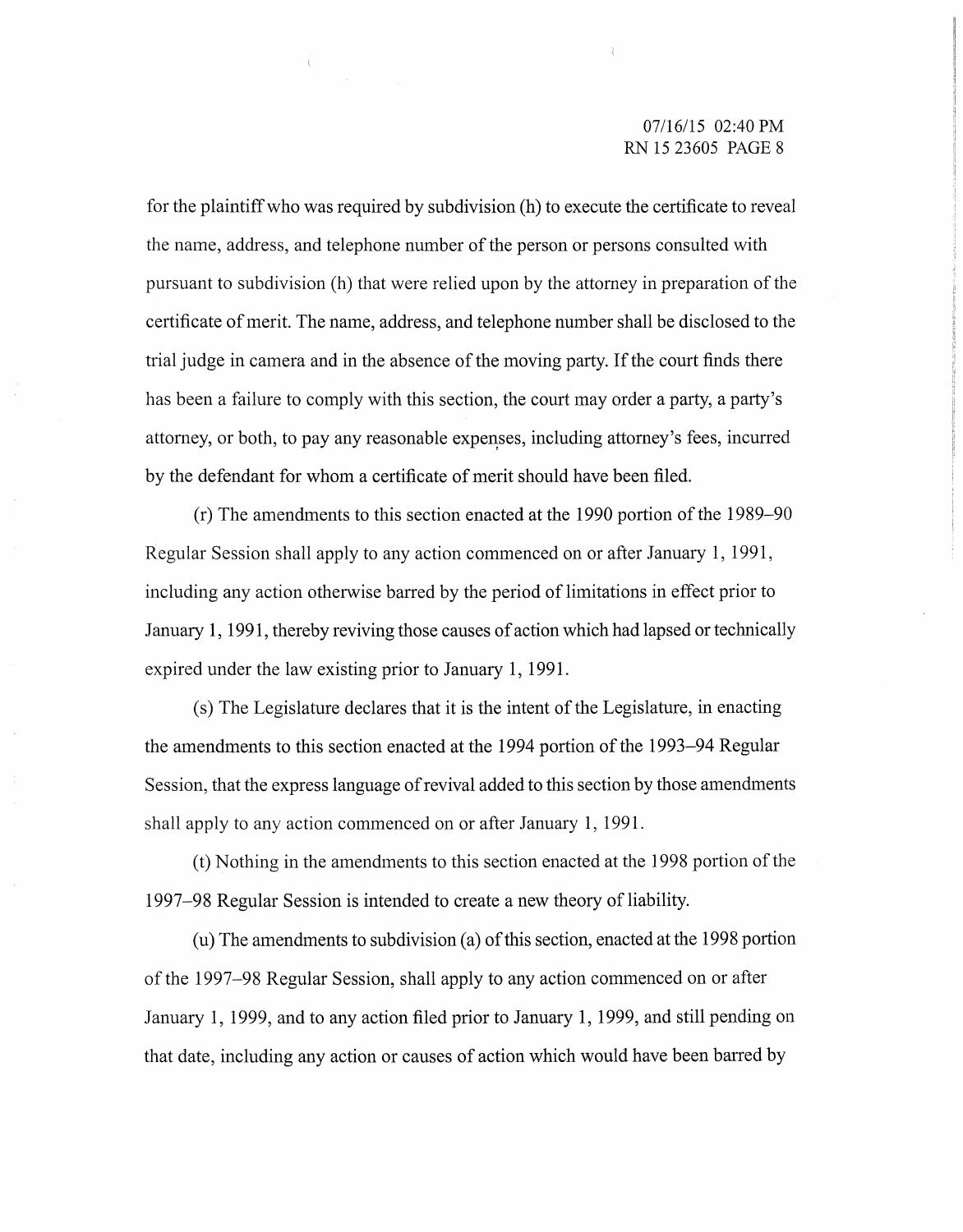the laws in effect prior to January 1, 1999. Nothing in this subdivision is intended to revive actions or causes of action as to which there has been a final adjudication prior to January 1, 1999.

 $\frac{1}{4}$ 

( v) This section applies only to actions in which the childhood sexual abuse that resulted in injury to the plaintiff occurred before the effective date of the measure that added this subdivision.

SEC. 2. Section 340.1a is added to the Code of Civil Procedure, to read:

340.1 a. (a) The following actions for recovery of damages suffered as a result of childhood sexual abuse may be commenced at any time:

( 1) An action against any person for committing an act of childhood sexual abuse.

(2) An action for liability against any person or entity who owed a duty of care to the plaintiff, where a wrongful or negligent act by that person or entity was a legal cause of the childhood sexual abuse which resulted in the injury to the plaintiff.

(3) An action for liability against any person or entity where an intentional act by that person or entity was a legal cause of the childhood sexual abuse which resulted in the injury to the plaintiff.

(b) "Childhood sexual abuse" as used in this section includes any act committed against the plaintiff that occurred when the plaintiff was under the age of 18 years and that would have been proscribed by Section 266j of the Penal Code; Section 285 of the Penal Code; paragraph (1) or (2) of subdivision (b), or of subdivision (c), of Section 286 of the Penal Code; subdivision (a) or (b) of Section 288 of the Penal Code; paragraph ( 1) or (2) of subdivision (b), or of subdivision (c), of Section 288a of the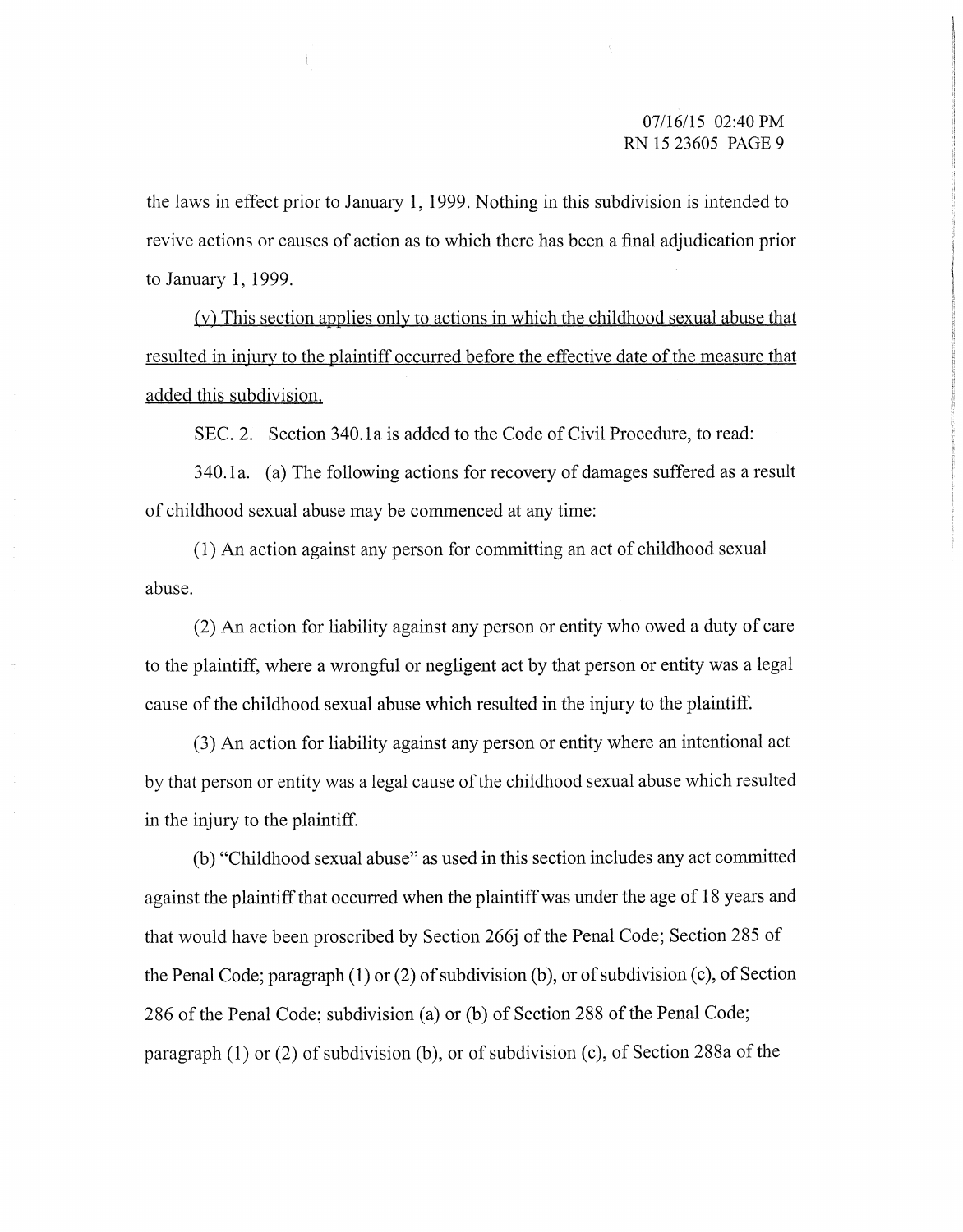Penal Code; subdivision (h), (i), or (j) of Section 289 of the Penal Code; Section 647.6 of the Penal Code; or any prior laws of this state of similar effect at the time the act was committed. Nothing in this subdivision limits the availability of causes of action pennitted under subdivision (a), including causes of action against persons or entities other than the alleged perpetrator of the abuse.

÷

(c) This section shall not be construed to alter the otherwise applicable burden of proof, as defined in Section 115 of the Evidence Code, that a plaintiff has in a civil action subject to this section.

(d) This section applies only to actions in which the childhood sexual abuse that resulted in injury to the plaintiff occurred on or after the effective date of the measure that added this section.

SEC. 3. Section 801.1 of the Penal Code is amended to read:

801.1. (a)  $(1)$  Notwithstanding any other limitation of time described in this chapter, prosecution for a felony offense described in Section 261, 286, 288, 288.5, 288a, or 289, or Section 289.5, as enacted by Chapter 293 of the Statutes of 1991 relating to penetration by an unknown object, that is alleged to have been committed when the victim was under 18 years of age, may be commenced any time prior to the vietim's 40th birthday. as follows:

 $(2)$ 

 $(1)$  Paragraph (1) shall only apply to At any time prior to the victim's 40th birthday for crimes that were committed on or after January 1, 2015, or for which the statute of limitations that was in effect prior to January 1, 2015, has not run as of January 1, 2015.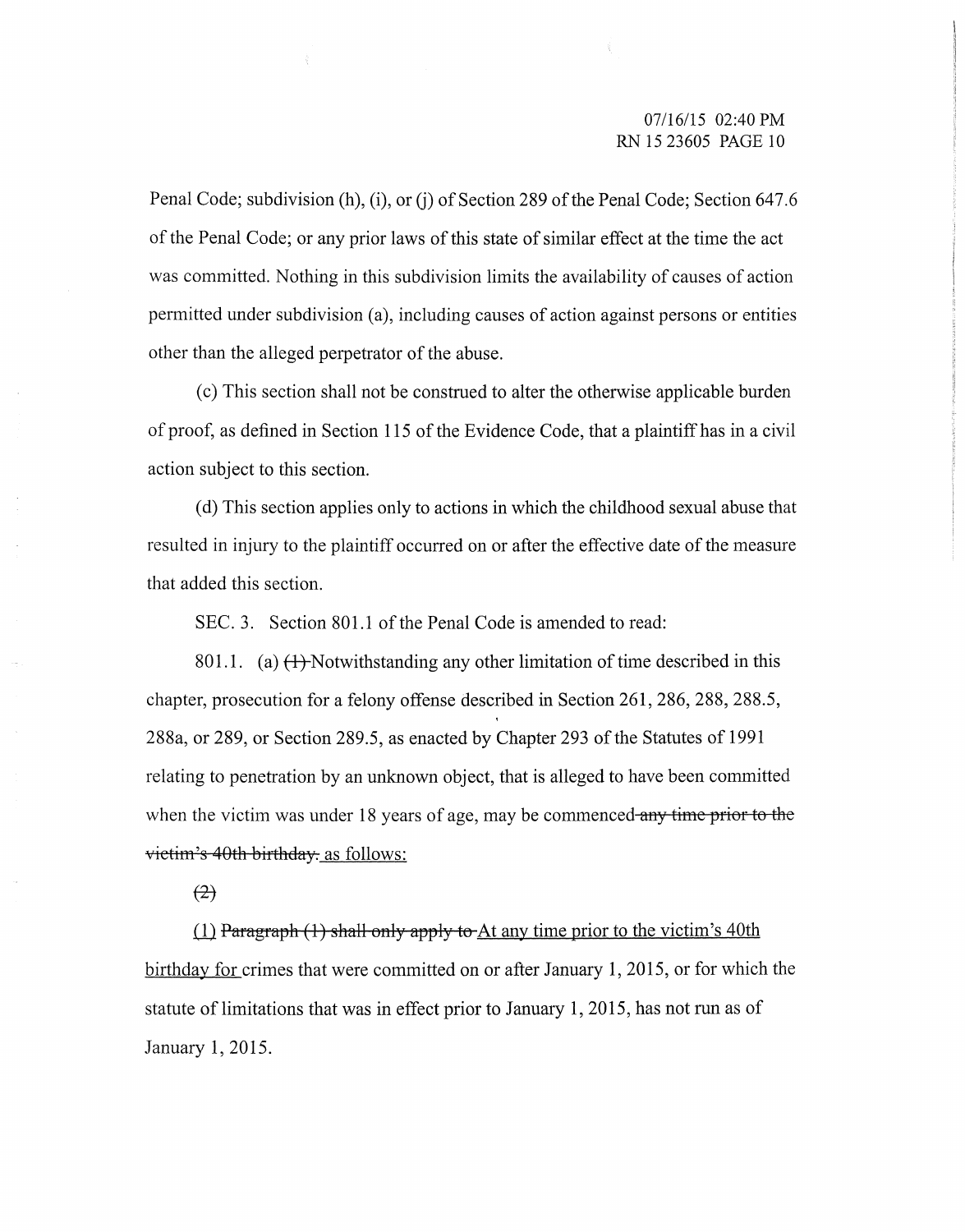(2) Notwithstanding paragraph (1), at any time for crimes that were committed on or after the effective date of the measure that added this paragraph, or for which the statute of limitations in effect prior to that date has not run.

(b) Notwithstanding any other limitation of time described in this chapter, if subdivision (a) does not apply, prosecution for a felony offense described in subdivision (c) of Section 290 shall be commenced within 10 years after commission of the offense.

- 0-